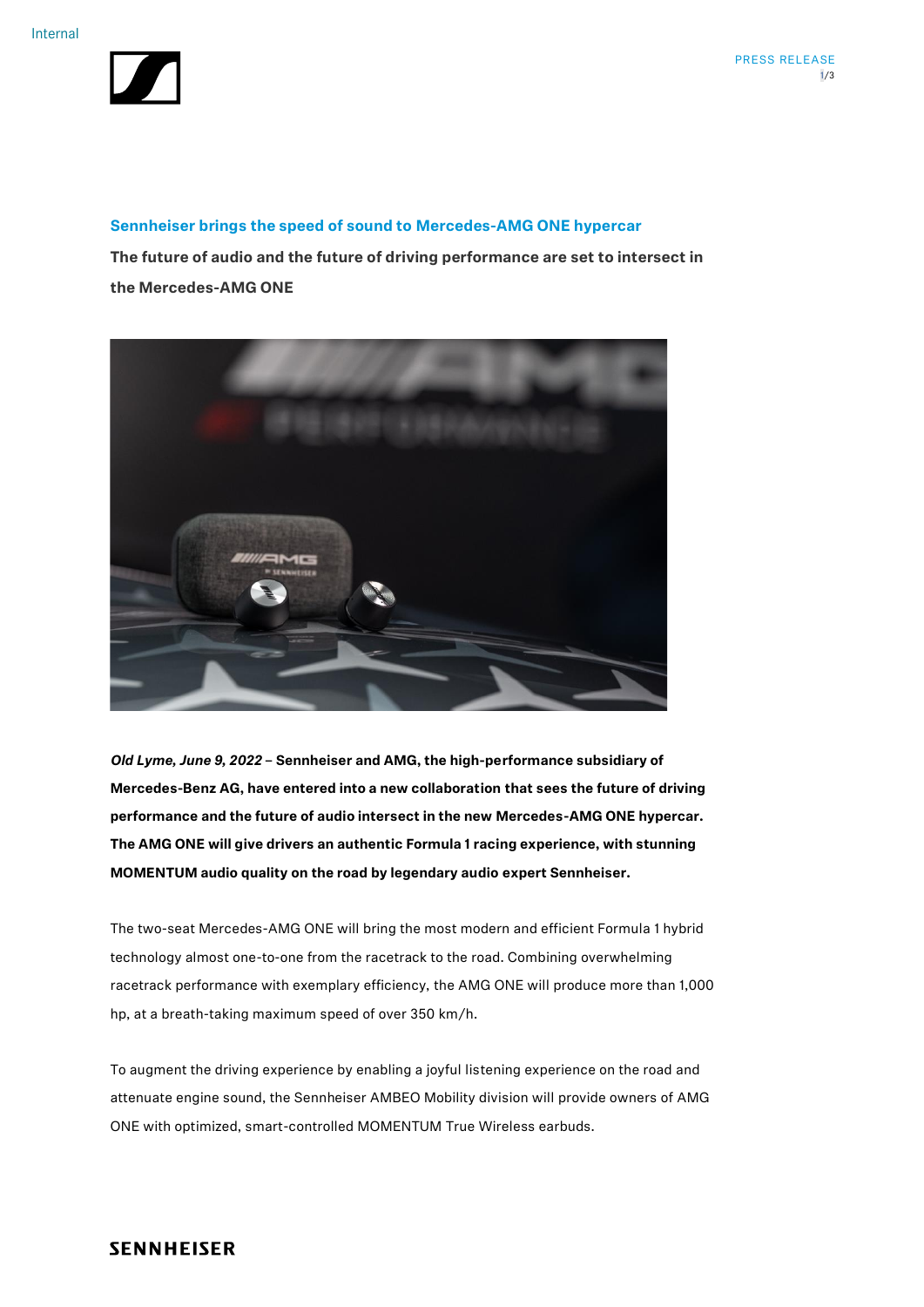

"MOMENTUM True Wireless is the perfect match for a car as powerful as the Mercedes-AMG ONE, as they enable users to enjoy incredible high-fidelity sound even in noisy environments thanks to their advanced Active Noise Cancellation feature. And when greater situational awareness is needed, the Transparent Hearing feature lets the wearer blend in outside ambient sound at a touch" explained Frank Foppe, Sennheiser True Wireless Product Manager.

Ergonomically designed for the best possible fit and to reduce fatigue, as well as offering up to 28-hours battery life by charging on the go from the supplied case, the earbuds are cobranded with the AMG-Mercedes and Sennheiser names.



"At Sennheiser, we love pushing boundaries and setting new standards for the listening experience. And emotion is driven by sound, in both the audio and the automotive worlds. Driving a F1 engine while enjoying premium music quality is the kind of unthinkable user experience that our AMBEO Mobility team is built to address", added Veronique Larcher, Head of Sennheiser AMBEO Mobility. As sound is one of the most thrilling elements of any highperformance car, the collaboration between Mercedes-AMG and Sennheiser for the AMG ONE came naturally: Both parties are assuring an outstanding experience to fully meet customer's expectations for premium quality.

Please find more information about this project [here.](https://www.mercedes-amg.com/en/home.html)

# **SENNHEISER**